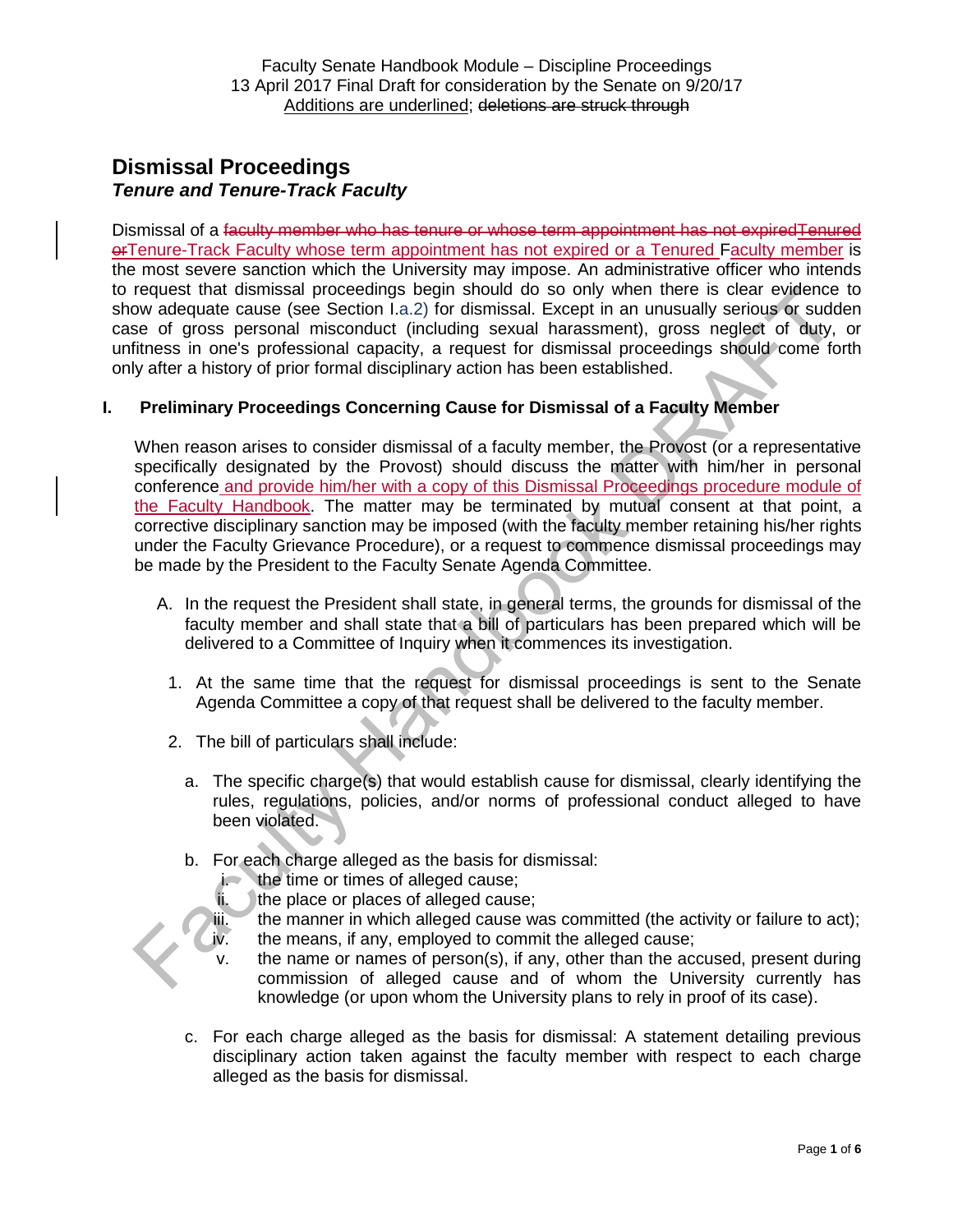- 3. At the same time that the bill of particulars is sent to the Committee of Inquiry a copy shall be delivered to the faculty member.
- B. When the Senate Agenda Committee has received the President's request, it shall appoint a Committee of Inquiry consisting of five faculty members not part of the department or equivalent academic unit to which the person under investigation belongs.<sup>[1](#page-1-0)</sup>
	- 1. The function of the Committee of Inquiry shall be to conduct an informal inquiry into the situation specified in the bill of particulars and to determine whether, in its view, there is sufficient evidence to demonstrate probable cause for dismissal.
	- 2. It is the burden of the University to present the specific charges against the faculty member. The Committee of Inquiry will reach its findings solely on the basis of the charges brought, and will not formulate charges which have not already been specified in the bill of particulars.
	- 3. During the informal inquiry, neither the University nor the faculty member is entitled to representation by an attorney before the Committee of Inquiry. However, the faculty member is permitted to bring another faculty member, as an observer, to any meeting between him/her and the Committee.
	- 4. The Committee of Inquiry shall submit its findings in writing to the President with a specific finding as to each charge and a conclusion as to whether probable cause exists to justify commencing formal dismissal proceedings.
	- 5. When the President and the Committee of Inquiry agree that probable cause for dismissal exists, a written statement to that effect shall be jointly formulated, specifying the charges. If there is disagreement between the President and the Committee of Inquiry, the President reserves the right to proceed to a formal dismissal hearing based on a unilaterally formulated statement of charges.
	- 6. A communication from the President to the faculty member, together with any statement formulated in step 5) shall inform the faculty member that further action will not proceed or shall inform him/her that formal dismissal proceedings will proceed. A copy of this communication and the detailed statement of charges shall be transmitted to the Senate Agenda Committee.

# **II. Commencement of Formal Proceedings**

- A. Upon receipt of the President's communication that dismissal proceedings shall commence, and the statement of charges, the Senate Agenda Committee shall serve notice to the faculty member that a hearing to determine whether he/she should be removed from his/her faculty position on the grounds stated will be conducted at a specified date, time and place.
- B. Notice of hearing will be served at least thirty calendar days prior to the date of the hearing. The faculty member may waive a hearing or may respond to the charges in

<span id="page-1-0"></span> $1$  If a Review Committee under the Sexual Harassment Procedure (adopted by the Board of Trustees, on March 24, 1982) has recommended that the faculty member be dismissed and the President concurs, the President shall request a formal dismissal proceeding without the informal inquiry steps enumerated in this subsection. The Review Committee shall be deemed to have substituted for the Committee of Inquiry, and the Review Committee's evidence, determination, and summary of reasons shall replace those which would have come from the Committee of Inquiry. In all other respects, the dismissal procedure shall be followed.-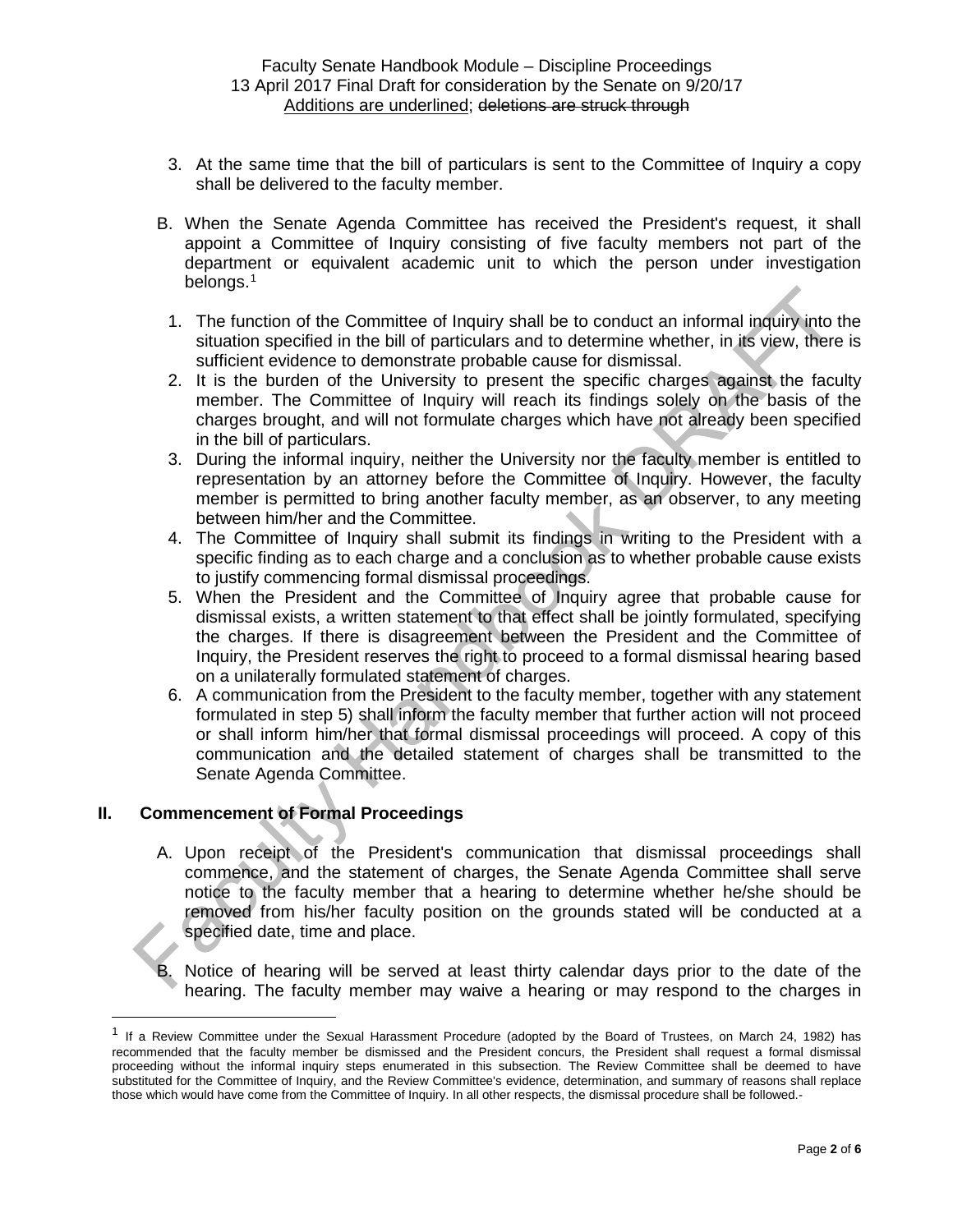writing at any time before the hearing. In any case, the faculty member must make a detailed and specific written response to the statement of charges not less than fourteen calendar days before the date of the hearing for the written response to be received at theconsidered for hearing proceedings.

C. If the faculty member does not respond to the notice of hearing and statement of charges, the hearing will go forward with the faculty member's participation limited to offering oral testimony at the hearing, if he/she chooses to participate at all. If the faculty member denies the charges or asserts that the charges do not support a finding of adequate cause in his/her written submission prior to the hearing, but nonetheless waives a hearing, the hearing will go forward and the faculty member may participate relying on his/her previously submitted written statement and his/her oral testimony at the hearing.

### **III. Assistance for Committee of Inquiry and Hearing Committee**

- A. In the course of preliminary proceedings and/or formal dismissal proceedings, the Senate Agenda Committee may deem it necessary to seek legal counsel on issues of process, for itself or for the Committee of Inquiry. The Agenda Committee will appoint such counsel. The University administration will provide a reasonable budget to meet the expense of such counsel.
- B. To assure impartiality of the Agenda Committee's counsel, and to assure impartiality of the hearing master, payments to these persons will be made from a budget account established by the University administration for that purpose at the commencement of dismissal proceedings, and administered by the Agenda Committee (subject to regular University budgetary procedures). In addition, this budget will cover the costs of preparing transcripts as required below.

#### **IV. Hearing Committee**

- A. The Hearing Committee will be comprised of six faculty members chosen by the Senate Agenda Committee from among its members and/or the members of the previous four Agenda Committees.
- B. A master will be appointed to facilitate the hearing process as an agent of the Hearing Committee. The master will be a legal professional with experience as an arbitrator, chosen by the Hearing Committee.

# **V. Committee Proceeding**

- A. Representation by Counsel: During the proceedings the faculty member is entitled to counsel and an academic advisor of his/her choice. The administration's case may be offered by an administrator designated by the President and/or by designated counsel.
- B. Hearing Proceedings
	- 1. Initial Hearing Session: The initial session of the hearing will take place on the date established by the Agenda Committee in the notice of hearing. A postponement may be granted only at the will of the Hearing Committee. This session will bring together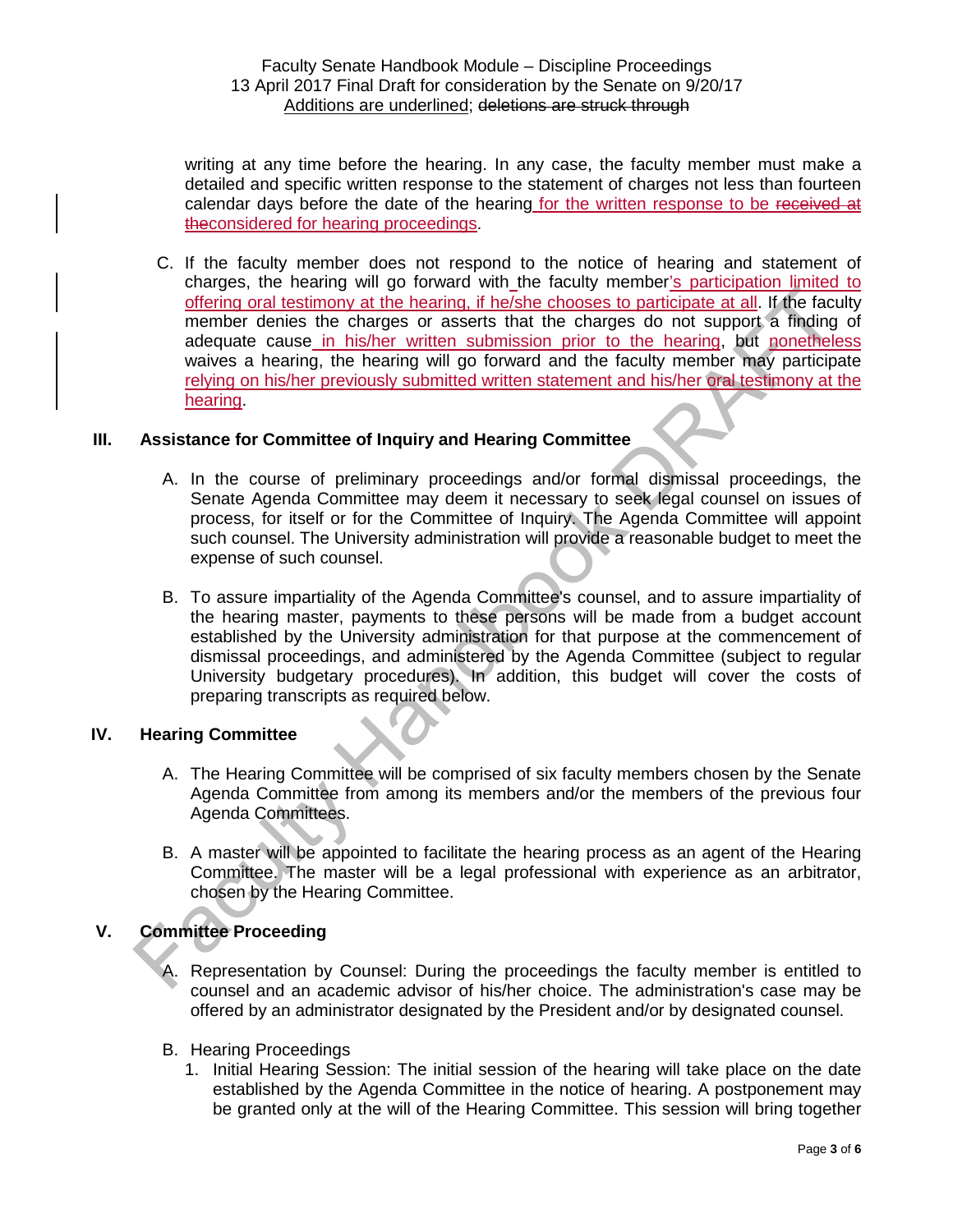the parties, the Hearing Committee and the master, to place in the record the statement of charges and to deal with preliminary procedural matters. The session will be convened by the Chair of the Hearing Committee. After having been introduced to the parties, the master will then preside. Upon adjournment of the initial session, the formal hearing before the Committee will normally resume only after the master has completed the findings of fact.

2. Fact Finding: To facilitate the progress of the formal hearing, the Hearing Committee will designate the master to be its agent in determining the facts of the case. The master will hold evidentiary sessions in which the administration and the faculty member will present the evidence in the case, including testimony and crossexamination of witnesses. A verbatim transcript will be taken.

Hearing Committee members will not be required to attend these sessions.

When the presentation of evidence is concluded, the master will make the findings of fact. These findings shall be presented to the Hearing Committee, in writing. The University and the faculty member may present specific written exceptions to the findings of fact if they believe that a finding is not reasonably based on evidence in the record. The transcript of the presentation of evidence will be made available to the Hearing Committee.

- 3. Procedures
	- a. The Hearing Committee and the master will not be bound by strict legal rules of evidence, and may admit any evidence which has a tendency to prove any fact of consequence to a determination of the issues to be decided relative to the rules, regulations, policies, and/or norms of professional conduct alleged to have been violatedfaculty member's performance of his/her obligations and responsibilities to the University.

Unless special circumstances warrant, it should not be necessary to follow formal rules of court procedure. The Hearing Committee, in consultation with the master, will make rulings with regard to granting adjournment or termination of the hearing.

- b. The proceedings shall be closed unless all parties including the Hearing Committee agree that they should be open.
	- Consistent with this policymodule, the faculty member will be afforded an opportunity to obtain necessary witnesses and documentary or other evidence. To this end, the administration will cooperate with the Hearing Committee and the master in attempting to secure witnesses and making available documentary and other evidence. The master shall provide a schedule for the notice of witnesses and other evidence. Unreasonable or unexplained failure to adhere to the schedule, as determined by the master, risks forfeiture of availability to present witnesses and other evidence.
- d. The faculty member and the administration will have the right to confront and cross-examine all witnesses unless the faculty member has been excluded from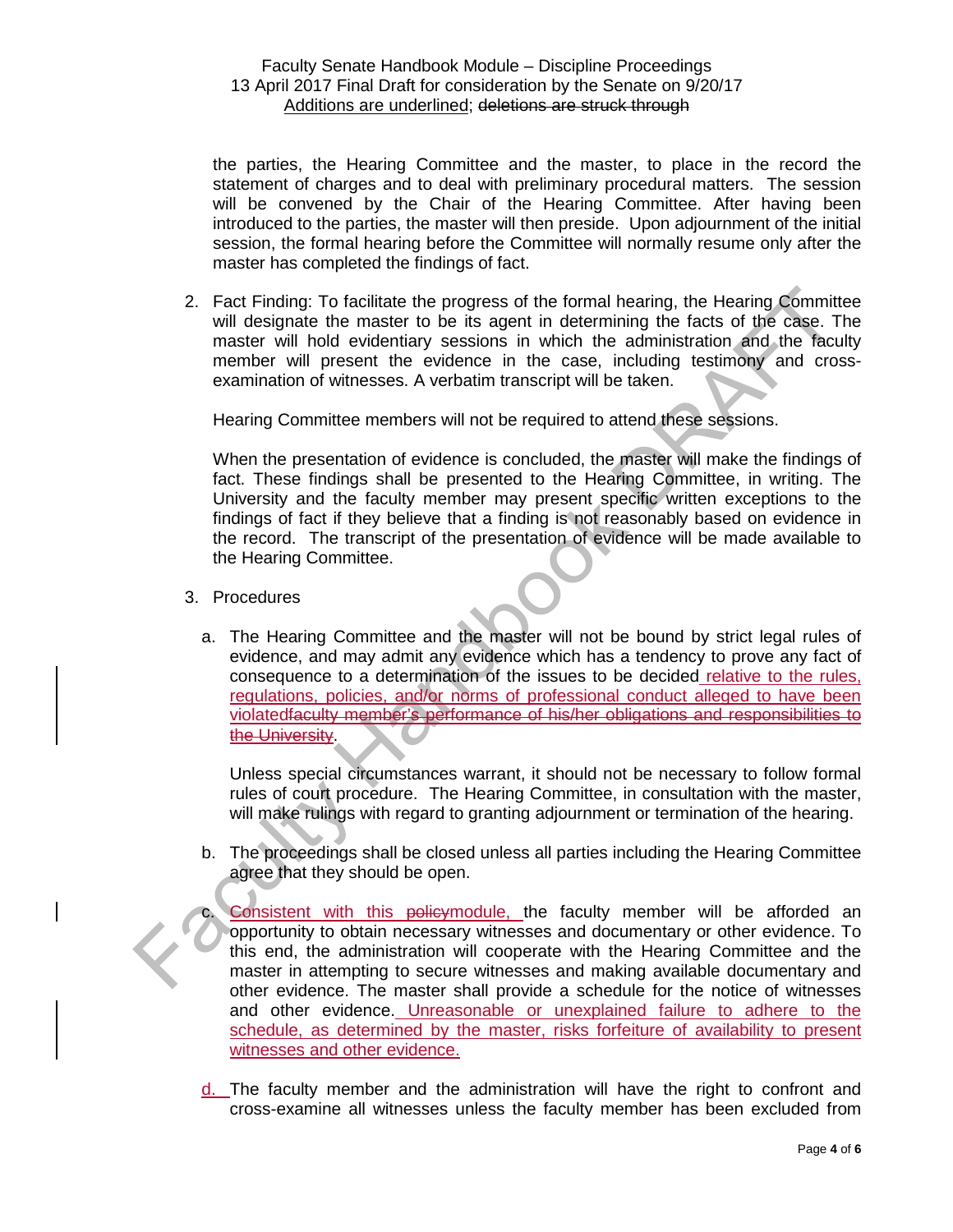doing so under the terms of II.B. and II.C. above. Where witnesses cannot or will not appear, but the master or the Hearing Committee determines that the interests of justice require admission of their statements, the witnesses will be identified; the master will conduct an interview, if possible, and will read a report of the interview into the record.

- d.e. In the hearing of charges of incompetence on the bill of particulars, the testimony may include that of experts including qualified faculty members from this or other colleges or universities.
- e.f. A verbatim transcript of the fact-finding sessions and of the hearing will be taken. Once the transcript has been received from the stenographer, a copy will be made available to the faculty member at his/her request.
- 4. Formal Hearing

When the formal hearing resumes, the Hearing Committee will receive the master's findings and any exceptions thereto, and will hear oral argument by both sides.

If circumstances warrant, the Hearing Committee may request documentary evidence or the appearance of witnesses other than those presented by the faculty member or the administration. The Hearing Committee or the master (at its request) may reexamine witnesses heard during the fact- finding.

If the Hearing Committee feels that written briefs would be helpful, it may request them.

#### **VI. Consideration by Hearing Committee**

- A. The Hearing Committee will reach its decision in conference without assistance of counsel or the master. The findings of fact and the decision will be based solely on the hearing record. The burden of proof that adequate cause exists rests with the administration and will be satisfied only by a preponderance of clear and convincing evidence in the record considered as a whole.
- B. The Hearing Committee will make explicit findings with respect to each of the charges presented. It may, at its discretion, prepare a reasoned opinion. If the Hearing Committee decides that the facts establish adequate cause for some form of discipline, but not for dismissal, it may recommend a disciplinary sanction other than dismissal. If a faculty member has previously been suspended without pay, such a suspension may not be recommended by the Hearing Committee.
- C. Publicity concerning the Hearing Committee's decision should be withheld until final consideration has been given to the case by the Board of Trustees. Any release to the public should be made through the President's Office.

### **VII. Consideration by the Board of Trustees**